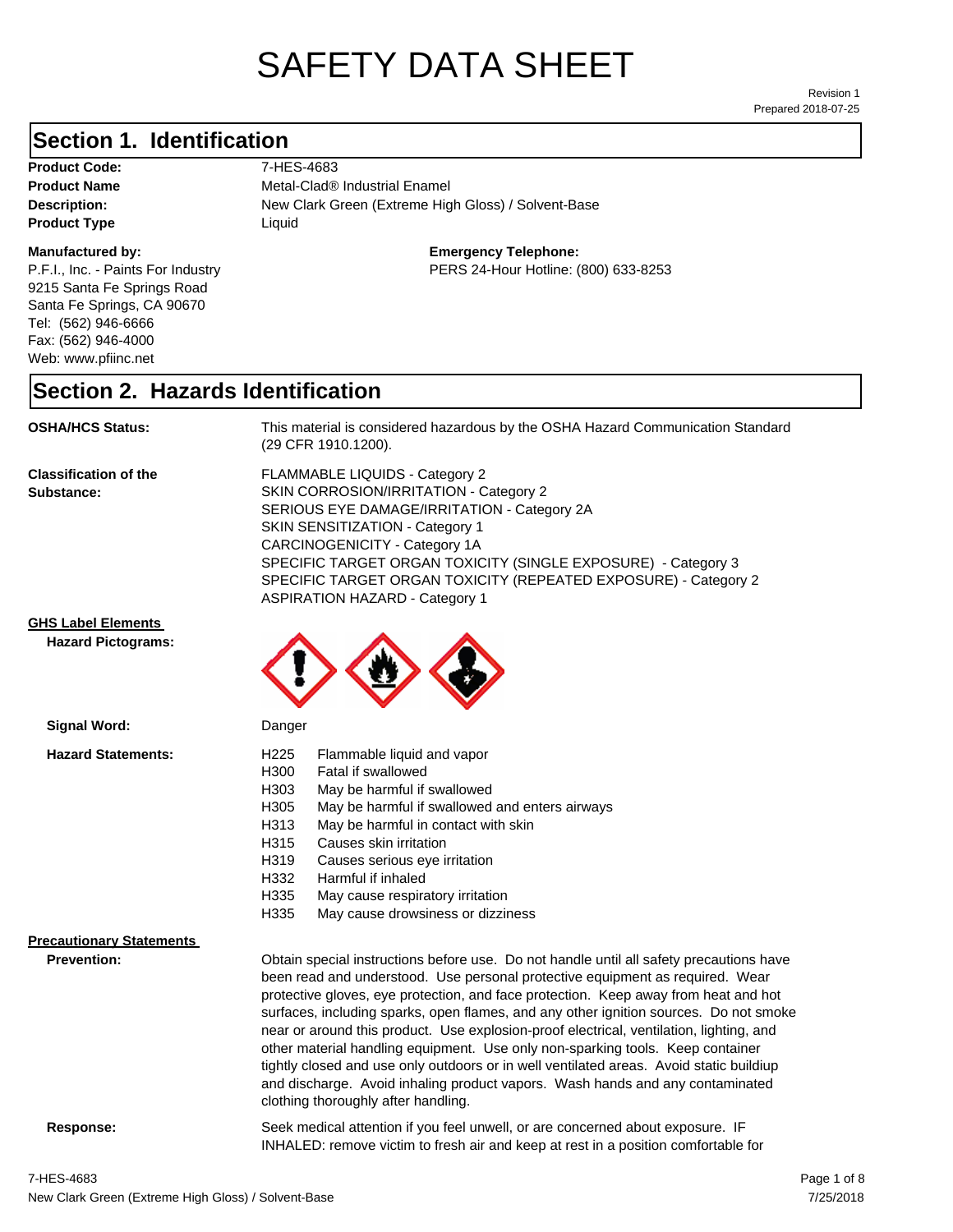| <b>Storage &amp; Disposal:</b>              | breathing. IF SWALLOWED: contact a poison control center or physician immediately.<br>Do not induce vomiting. IN CASE OF SKIN OR HAIR CONTACT: remove all<br>contaminated clothing, and wash skin with soap and water. If irritation or rash occurs,<br>get medical attention. IF IN EYES: rinse with copious amounts of water for several<br>minutes. Remove contact lenses, if present and easy to do so. If eye irritation persists,<br>seek medical attention.<br>Store in a locked and secure environment. Store in a cool, well ventilated area away<br>from direct sunlight and heat. Dispose of contents and container in accordance with all<br>local, regional, state, and federal regulations.                                                                                                                                                                                                                                                                                                                |
|---------------------------------------------|--------------------------------------------------------------------------------------------------------------------------------------------------------------------------------------------------------------------------------------------------------------------------------------------------------------------------------------------------------------------------------------------------------------------------------------------------------------------------------------------------------------------------------------------------------------------------------------------------------------------------------------------------------------------------------------------------------------------------------------------------------------------------------------------------------------------------------------------------------------------------------------------------------------------------------------------------------------------------------------------------------------------------|
| <b>Supplemental Label</b><br>Elements:      | Ensure adequate ventilation at all times when using this product and when sanding the<br>dried film. Wear an appropriate, NIOSH approved particulate respirator. Follow all<br>respirator manufacturer's directions for proper use. Abrading or sanding this product's<br>dried film may release crystalline silica which has been shown to cause lung damage<br>and may cause cancer following long term exposure. Rags, sandpaper, steel wool,<br>and other abrading materials or waste containing this product may spontaneously<br>combust when improperly disposed of. Product contains solvents which can cause<br>permanent brain and nervous system damage. Intentional misuse by concentrating<br>and inhaling the contents of this product can be harmful or fatal. Do not transfer<br>contents to another container.<br>PROPOSITION 65 WARNING: this product contains chemicals known to the State of<br>California to cause cancer and birth defects or other reproductive harm.<br>FOR INDUSTRIAL USE ONLY. |
| <b>Hazards not otherwise</b><br>classified: | None known.                                                                                                                                                                                                                                                                                                                                                                                                                                                                                                                                                                                                                                                                                                                                                                                                                                                                                                                                                                                                              |

## **Section 3. Composition/Information on Ingredients**

| Chemical Name / CAS No                                                       |
|------------------------------------------------------------------------------|
| Regular Mineral Spirits<br>64741-41-9<br>10 to 20%<br>Vapor Pressure: 2 mmHg |
| Calcium Carbonate<br>1317-65-3<br>10 to 20%                                  |
| Naphtha<br>64742-89-8<br>5 to 10%<br>Vapor Pressure: 12 mmHg                 |
| <b>Titanium Dioxide</b><br>13463-67-7<br>5 to 10%                            |
| <b>Mineral Spirits</b><br>8052-41-3<br>1 to 5%<br>Vapor Pressure: 2 mmHg     |
| Xylene<br>1330-20-7<br>1 to 5%<br>Vapor Pressure: 1.06 kPa                   |
| Acetone<br>67-64-1<br>1 to 5%<br>Vapor Pressure: 30.796 kPA                  |

## **Section 4. First Aid Measures**

### **Description of First Aid Measures**

Eye Contact: **IMMED** Immediately flush eyes with copious amounts of water. Remove any contact lenses.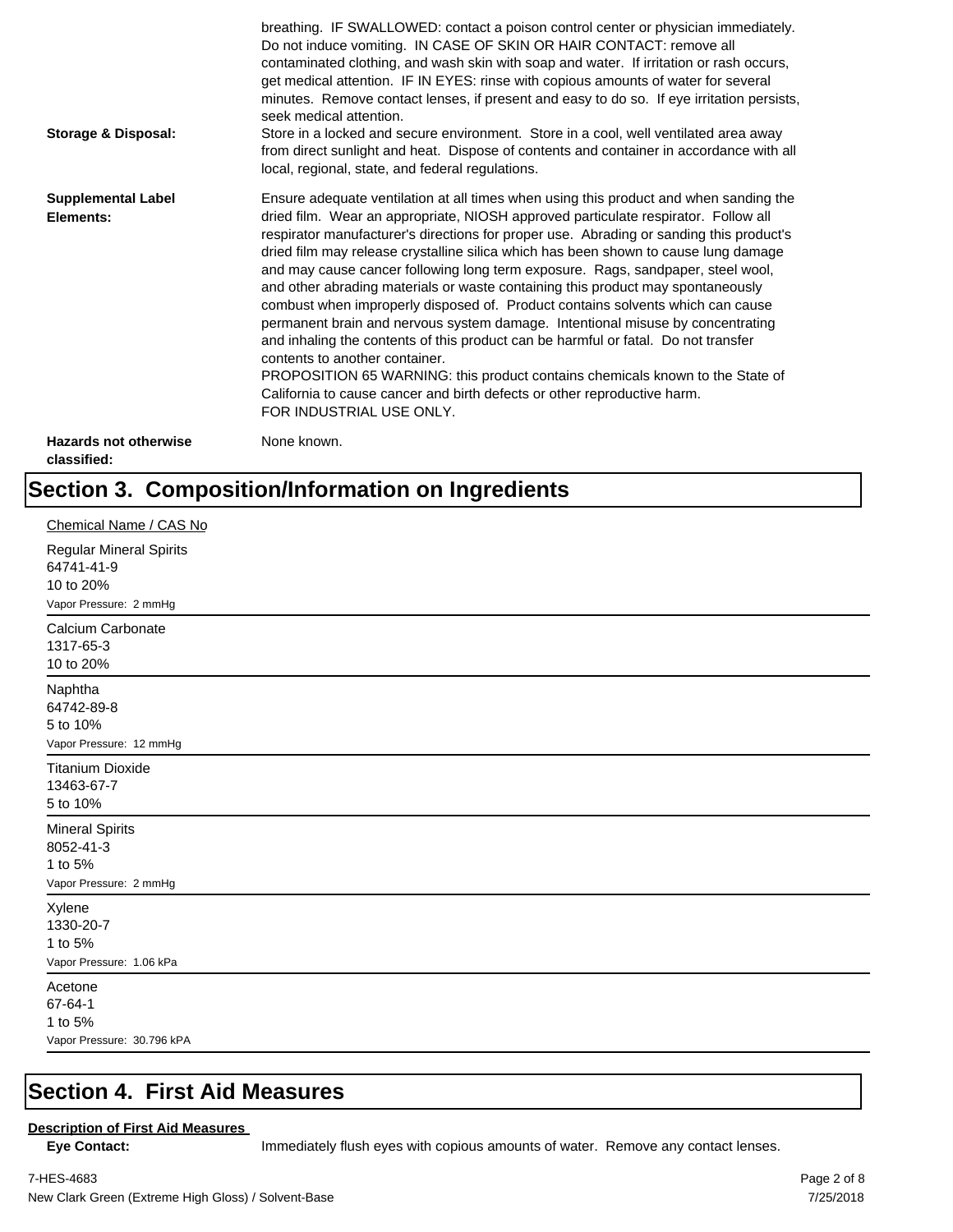| Inhalation:                                         | Rinse for at least 10 minutes. Get medical attention.<br>Remove victim to fresh air and maintain in a rest position comfortable for breathing. If<br>fumes are still present, all rescuers should wear appropriate respirators. If victim<br>exhibits irregular breathing, trained personnel should provide artificial respiration or<br>oxygen. Mouth-to-mouth resuscitation may be dangerous. If necessary, contact a<br>poison control center or physician immediately. If victim is unconscious, place in a<br>recovery position and seek medical help immediately. Maintain an open airway for the<br>victim.                                                                                                                                                                                                                    |
|-----------------------------------------------------|---------------------------------------------------------------------------------------------------------------------------------------------------------------------------------------------------------------------------------------------------------------------------------------------------------------------------------------------------------------------------------------------------------------------------------------------------------------------------------------------------------------------------------------------------------------------------------------------------------------------------------------------------------------------------------------------------------------------------------------------------------------------------------------------------------------------------------------|
| <b>Skin Contact:</b>                                | Wash affected areas with soap and water. Remove contaminated clothing and shoes.<br>Continue to rinse the affected area for at least ten minutes. Get medical attention if<br>discomfort continues. Avoid further exposure in the event of any symptoms or<br>complaints.                                                                                                                                                                                                                                                                                                                                                                                                                                                                                                                                                             |
| Ingestion:                                          | If product is ingested, contact a poison control center or a physician immediately. Do<br>not induce vomitting. Rinse mouth with water and remove dentures, if any. Remove<br>victim to fresh air and keep at rest in a comfortable position to facilitate breathing. If<br>the victim is conscious and the product has been swallowed, provide small quantities of<br>water to drink. Cease if the victim feels sick, as vomitting may be dangerous.<br>Aspiration hazard if swallowed. This product can enter the lungs and cause damage.<br>If vomitting occurs, the head should be kept low so that vomit does not enter the lungs.<br>Never administer anything by mouth to an unconscious person. If unconscious, place<br>in a recovery position while medical attention is sought. Maintain an open airway for<br>the victim. |
| <b>Potential Acute Health Effects</b>               |                                                                                                                                                                                                                                                                                                                                                                                                                                                                                                                                                                                                                                                                                                                                                                                                                                       |
| <b>Eye Contact:</b>                                 | Causes serious eye irritation.                                                                                                                                                                                                                                                                                                                                                                                                                                                                                                                                                                                                                                                                                                                                                                                                        |
| Inhalation:                                         | Can cause central nervous system depression. May cause drowsiness and dizziness<br>as well as respiratory irritation.                                                                                                                                                                                                                                                                                                                                                                                                                                                                                                                                                                                                                                                                                                                 |
| <b>Skin Contact:</b>                                | Causes skin irritation. May cause an allergic skin reaction.                                                                                                                                                                                                                                                                                                                                                                                                                                                                                                                                                                                                                                                                                                                                                                          |
| Ingestion:                                          | Can cause central nervous system depression. May be fatal if swallowed and allowed<br>to enter airways. Irritating to mouth, throat and stomach.                                                                                                                                                                                                                                                                                                                                                                                                                                                                                                                                                                                                                                                                                      |
| Over-Exposure Signs & Symptoms                      |                                                                                                                                                                                                                                                                                                                                                                                                                                                                                                                                                                                                                                                                                                                                                                                                                                       |
| <b>Eye Contact:</b>                                 | Adverse symptoms may include: pain or irritation, watering, redness.                                                                                                                                                                                                                                                                                                                                                                                                                                                                                                                                                                                                                                                                                                                                                                  |
| Inhalation:                                         | Adverse symptoms may include: respiratory tract irritation, coughing, nausea or<br>vomiting, headache, drowsiness or fatigue, dizziness or vertigo, unconsciousness.                                                                                                                                                                                                                                                                                                                                                                                                                                                                                                                                                                                                                                                                  |
| <b>Skin Contact:</b>                                | Adverse symptoms may include: irritation, redness.                                                                                                                                                                                                                                                                                                                                                                                                                                                                                                                                                                                                                                                                                                                                                                                    |
| Ingestion:                                          | Adverse symptoms may include: nausea, vomiting.                                                                                                                                                                                                                                                                                                                                                                                                                                                                                                                                                                                                                                                                                                                                                                                       |
|                                                     | Indication of immediate medical attention and special treatment needed                                                                                                                                                                                                                                                                                                                                                                                                                                                                                                                                                                                                                                                                                                                                                                |
| <b>Notes to Physician:</b>                          | Treat symptomatically. Contact poison treatment specialists if large quantities have<br>been ingested or inhaled.                                                                                                                                                                                                                                                                                                                                                                                                                                                                                                                                                                                                                                                                                                                     |
| <b>Specific Treatments:</b>                         | None specified.                                                                                                                                                                                                                                                                                                                                                                                                                                                                                                                                                                                                                                                                                                                                                                                                                       |
| <b>Protection of First Aid</b><br><b>Providers:</b> | No action should be taken involving any personal risk or without proper training. If<br>fumes are still present, rescuers should wear appropriate respirators or a self<br>contained breathing apparatus. Mouth-to-mouth resuscitation may be dangerous for<br>the first aid provider. Wash all contaminated clothing with soap and water before<br>removal.                                                                                                                                                                                                                                                                                                                                                                                                                                                                          |

## **Section 5. Fire Fighting Measures**

| <u>Extinguishing Media</u> |                                                                                                                                                                                                                                                                                                                                                                                                                   |
|----------------------------|-------------------------------------------------------------------------------------------------------------------------------------------------------------------------------------------------------------------------------------------------------------------------------------------------------------------------------------------------------------------------------------------------------------------|
| <b>Suitable Media:</b>     | Dry chemical, CO2, water spray (fog), foam, dry sand.                                                                                                                                                                                                                                                                                                                                                             |
| Unsuitable Media:          | Do not use water jet.                                                                                                                                                                                                                                                                                                                                                                                             |
| <b>Specific Hazards:</b>   | The material contains flammable liquid and vapor. Closed containers may explode<br>when exposed to extreme heat as a result of buildup of steam. Vapors may form<br>explosive mixtures with air. Vapors can travel to a source of ignition and flash back.<br>Keep containers tightly closed and isolate from heat, electrical equipment, sparks, and<br>open flames. No unusual fire or explosion hazards noted. |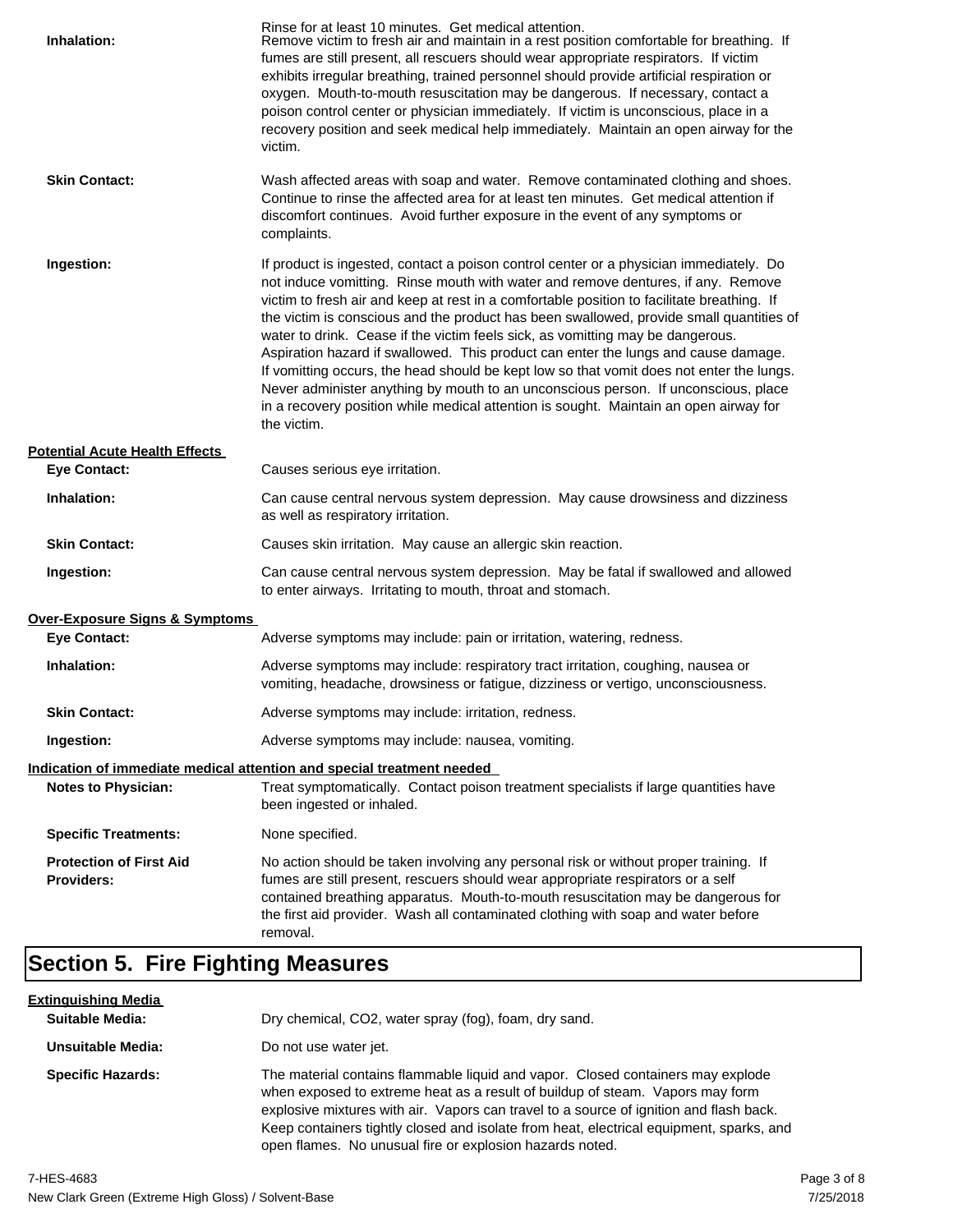Water may be used to cool closed containers to prevent pressure buildup and possible autoignition or explosion. Evacuate area and fight fire from safe distance. Containers may explode when heated. Firefighters should wear appropriate protective equipment and self-contained breathing apparatus with a full face-piece operated in positive pressure mode.

## **Section 6. Accidental Release Measures**

| <b>Environmental Precautions:</b>                               | Avoid dispersal of spilled material and runoff from contacting soil, waterways, drains,<br>and sewers. Inform the relevant authorities if the product has caused environmental<br>pollution.                                                                                                                                                                                                                                                                                                                                                                                        |
|-----------------------------------------------------------------|-------------------------------------------------------------------------------------------------------------------------------------------------------------------------------------------------------------------------------------------------------------------------------------------------------------------------------------------------------------------------------------------------------------------------------------------------------------------------------------------------------------------------------------------------------------------------------------|
| <b>Steps to be Taken if Material</b><br>is Released or Spilled: | Contain spilled liquid with sand or earth. Do not use combustible materials such as<br>sawdust. Eliminate all ignition sources and use explosion-proof equipment. Place<br>material in a container and dispose of according to local, regional, state, and federal<br>regulations. Ventilate area and remove product with inert absorbent and non-sparking<br>tools. Do not incinerate closed containers.                                                                                                                                                                           |
| <b>Small Spills:</b>                                            | Stop leak if doing so can be done without risk. Remove containers from spill area.<br>Use non-sparking tools. Dilute with water and mop up if water-soluble. If not<br>water-soluble, absorb with inert dry material and place in appropriate waste container.<br>Dispose of via a licensed waste disposal contractor.                                                                                                                                                                                                                                                              |
| Large Spills:                                                   | Stop leak if doing so can be done without risk. Remove containers from spill area.<br>Use non-sparking tools. Approach the release from upwind. Prevent entry into<br>sewers, waterways, basements, or confined areas. Wash spillages into an effluent<br>treatment plant or proceed as follows: contain and collect spillage with inert absorbent<br>materials and place in a container for disposal according to local regulations. Dispose<br>of via a licensed waste disposal contractor. See Section 1 for emergency contact<br>information and Section 13 for waste disposal. |

## **Section 7. Handling and Storage**

**Handling:** Wash thoroughly after handling. Eating, drinking, and smoking should be prohibited in areas where this material is handled, stored, and processed. Wash hands and face before eating or drinking. Remove contaminated clothing and launder before reuse. Use only with adequate ventilation. Follow all SDS and label precautions even after container is emptied, as it may retain product residues. Avoid breathing fumes, vapors, or mist. Avoid contact with eyes, skin, and clothing.

Storage: Store in a dry, cool, well ventilated place. Keep container tightly closed while not in use. Isolate from heat, electrical equipment, sparks, and open flame. Do not store above 120 degrees Fahrenheit. Store large quantities in buildings designed and protected for storage of NFPA Class II combustible liquids. Protect from heat, moisture, and foreign materials.

## **Section 8. Exposure Controls/Personal Protection**

| Chemical Name / CAS No<br><b>Regular Mineral Spirits</b><br>64741-41-9<br>10 to 20%<br>Vapor Pressure: 2 mmHg | <b>OSHA Exposure Limits</b><br>100 ppm | <b>ACGIH Exposure Limits</b><br>$100$ ppm | <b>Other Exposure Limits</b> |
|---------------------------------------------------------------------------------------------------------------|----------------------------------------|-------------------------------------------|------------------------------|
| Calcium Carbonate<br>1317-65-3<br>10 to 20%                                                                   | $15 \text{ mg/m}$                      | $10$ mg/m $3$                             |                              |
| Naphtha<br>64742-89-8<br>5 to 10%<br>Vapor Pressure: 12 mmHg                                                  | 500 ppm                                | 300 ppm                                   |                              |
| <b>Titanium Dioxide</b><br>13463-67-7<br>5 to 10%                                                             | $5$ mg/m $3$                           | $10$ mg/m $3$                             |                              |
| <b>Mineral Spirits</b><br>7-HES-4683                                                                          | 100 ppm                                | 100 ppm                                   | Page 4 of 8                  |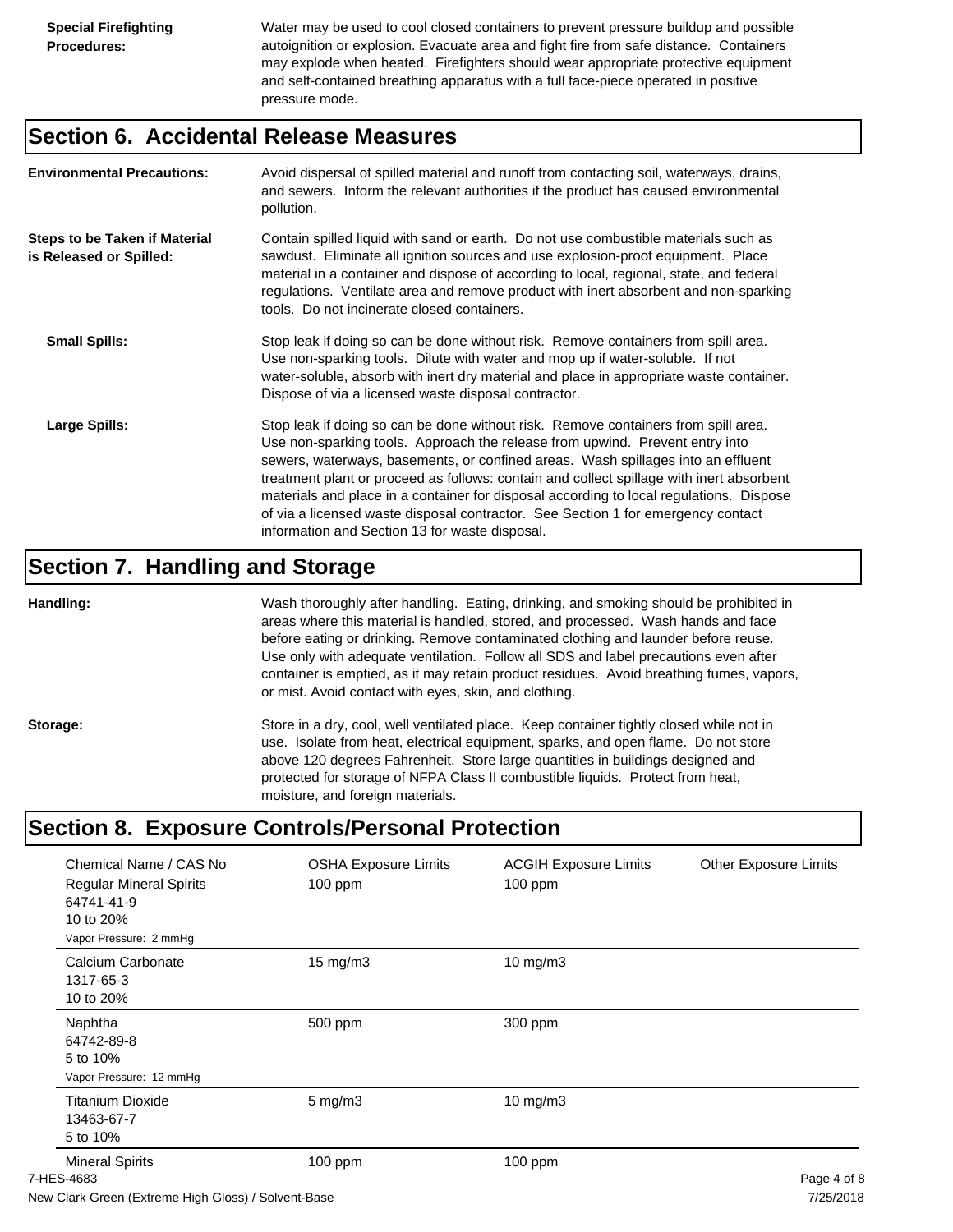1 to 5% Vapor Pressure: 2 mmHg

| Xylene<br>1330-20-7<br>1 to 5%<br>Vapor Pressure: 1.06 kPa  | 100 ppm                                       | 100 ppm                                                                                                                                                                                                                                                                                                                                                                                                                                                                                                                                                                                                                                                                                                                                                                                       |
|-------------------------------------------------------------|-----------------------------------------------|-----------------------------------------------------------------------------------------------------------------------------------------------------------------------------------------------------------------------------------------------------------------------------------------------------------------------------------------------------------------------------------------------------------------------------------------------------------------------------------------------------------------------------------------------------------------------------------------------------------------------------------------------------------------------------------------------------------------------------------------------------------------------------------------------|
| Acetone<br>67-64-1<br>1 to 5%<br>Vapor Pressure: 30.796 kPA | 1,000 ppm                                     | 500 ppm                                                                                                                                                                                                                                                                                                                                                                                                                                                                                                                                                                                                                                                                                                                                                                                       |
| <b>Engineering Controls:</b>                                |                                               | Use process enclosures, local exhaust ventilation, or other engineering controls to<br>keep worker exposure to airborne contaminants below any recommended or statutory<br>limits. The engineering controls also need to keep gas, vapor, or dust concentrations<br>below any lower explosive limits. Use explosion-proof ventilation equipment.                                                                                                                                                                                                                                                                                                                                                                                                                                              |
| <b>Environmental Controls:</b>                              |                                               | Emissions from ventilation or work process equipment should be checked to ensure<br>they comply with the requirements of environmental protection legislation. In some<br>cases, fume scrubbers, filters, and other engineering modifications to the process<br>equipment may be required to reduce emissions to acceptable levels.                                                                                                                                                                                                                                                                                                                                                                                                                                                           |
| <b>Respiratory Protection:</b>                              | adequate protection.                          | Use a properly fitted, air-purifying or air-fed respirator complying with an approved<br>standard if a risk assessment indicates this is necessary. Respiratory protection<br>programs that meet OSHA 1910.134 and ANSI Z88.2 requirements must be followed<br>when workplace conditions warrant a respirator's use. A NIOSH/MSHA approved<br>respirator with an organic vapor cartridge may be permissible under circumstances<br>where airborne concentrations are expected to exceed exposure limits. Protection<br>provided by air purifying respirators is limited. Use a positive pressure, air supplied<br>respirator if there is any potential for an uncontrolled release, exposure levels are not<br>known, or in any circumstances where air purifying respirators may not provide |
| <b>Skin Protection:</b>                                     | used.                                         | Use impervious, chemical resistant gloves to prevent prolonged skin contact and<br>absorption of material through the skin. Nitrile or neoprene gloves may afford<br>adequate protection. Personal protective equipment for the body should be selected<br>based on the task being performed and the risks involved, and should be approved by<br>a specialist before handling this product. Where there is a risk of ignition from static<br>electricity, wear anti-static protective clothing. For best protection, the clothing should<br>include anti-static boots, gloves, and overalls. Appropriate footwear should always be                                                                                                                                                           |
| Eye Protection:                                             | times to protect against splashes of liquids. | Safety eyewear, such as splash goggles or a full face shield, should be worn at all                                                                                                                                                                                                                                                                                                                                                                                                                                                                                                                                                                                                                                                                                                           |
| <b>Hygienic Measures:</b>                                   |                                               | Wash thoroughly with soap and water before eating, drinking, or smoking. Remove<br>contaminated clothing immediately and launder before reuse.                                                                                                                                                                                                                                                                                                                                                                                                                                                                                                                                                                                                                                                |

# **Section 9. Physical and Chemical Properties**

| <b>Physical State:</b>  | Liquid            |
|-------------------------|-------------------|
| Odor:                   | Solvent odor      |
|                         |                   |
| Vapor Density           | Heavier than air  |
| Vapor Density           | 4.26              |
| Vapor Pressure          | 6 mmHq            |
| <b>Evaporation Rate</b> | Slower than ether |
| Boiling Range           | 56 to 157 C       |
| Specific Gravity (SG)   | 1.069             |
| Material VOC (Lb / Gal) | 2.57              |
| Material VOC $(q/L)$    | 308.42            |
| Coating VOC (Lb/Gal)    | 2.63              |
| Coating VOC (g/L)       | 315.28            |
| Flash Point:            | 32 C (90 F)       |
|                         |                   |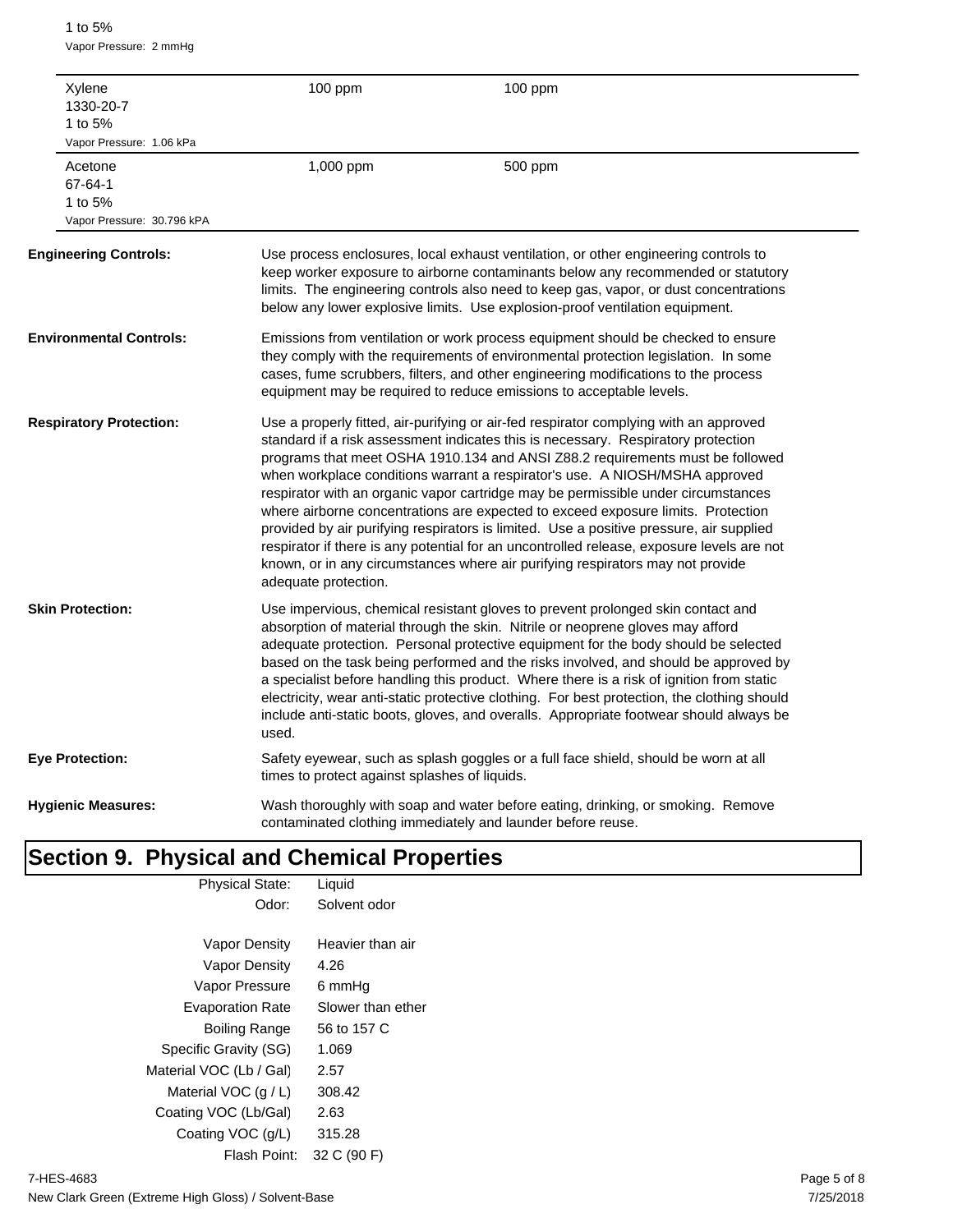Autoignition: Will not occur LEL: 1.0 % UEL: 12.8 % Partition Coefficient, Not available n-octanol/water: Auto-ignition temperature: Not available

## **Section 10. Stability and Reactivity**

| <b>Conditions to Avoid:</b>      | Avoid temperatures above 120 degrees Fahrenheit. Avoid all possible sources of<br>ignition. Do not pressurize, cut, weld, braze, drill, or expose containers to heat. Do not<br>allow vapor to accumulate in low or confined areas. Avoid contact with strong acid and<br>strong bases. |
|----------------------------------|-----------------------------------------------------------------------------------------------------------------------------------------------------------------------------------------------------------------------------------------------------------------------------------------|
| Incompatibility:                 | Incompatible with strong oxidizing agents.                                                                                                                                                                                                                                              |
| <b>Hazardous Decomposition:</b>  | By open flame, carbon monoxide and carbon dioxide. When heated to decomposition,<br>product emits acrid smoke and irritating fumes. Contains solvents which may form<br>carbon monoxide, carbon dioxide, and formaldehyde.                                                              |
| <b>Hazardous Polymerization:</b> | Will not occur under normal conditions.                                                                                                                                                                                                                                                 |
| Stability:                       | The product is stable.                                                                                                                                                                                                                                                                  |

## **Section 11. Toxicological Information**

| <b>Effects of Over-Exposure</b> |                                                                                                                                                                                                                                                                                                                                                                                                                                                                                                                                                                                                                                                                                                                                                                                                                                                                                                                                                                                                                                                                                                                                                                                                                                                                                                                                                                                                                                                                                                                                                                                                                                                                            |
|---------------------------------|----------------------------------------------------------------------------------------------------------------------------------------------------------------------------------------------------------------------------------------------------------------------------------------------------------------------------------------------------------------------------------------------------------------------------------------------------------------------------------------------------------------------------------------------------------------------------------------------------------------------------------------------------------------------------------------------------------------------------------------------------------------------------------------------------------------------------------------------------------------------------------------------------------------------------------------------------------------------------------------------------------------------------------------------------------------------------------------------------------------------------------------------------------------------------------------------------------------------------------------------------------------------------------------------------------------------------------------------------------------------------------------------------------------------------------------------------------------------------------------------------------------------------------------------------------------------------------------------------------------------------------------------------------------------------|
| <b>Eye Contact:</b>             | Causes serious eye irritation.                                                                                                                                                                                                                                                                                                                                                                                                                                                                                                                                                                                                                                                                                                                                                                                                                                                                                                                                                                                                                                                                                                                                                                                                                                                                                                                                                                                                                                                                                                                                                                                                                                             |
| <b>Skin Contact:</b>            | Prolonged or repeated skin contact may cause irritation. Allergic reactions are<br>possible.                                                                                                                                                                                                                                                                                                                                                                                                                                                                                                                                                                                                                                                                                                                                                                                                                                                                                                                                                                                                                                                                                                                                                                                                                                                                                                                                                                                                                                                                                                                                                                               |
| Inhalation:                     | Harmful if inhaled. High gas, vapor, mist, or dust concentrations may be harmful if<br>inhaled. Avoid breathing fumes, spray, vapors, or mist. May cause headaches and<br>dizziness. High vapor concentrations are irritating to the eyes, nose, throat, and lungs.<br>Prolonged or excessive inhalation may cause respiratory tract irritation.                                                                                                                                                                                                                                                                                                                                                                                                                                                                                                                                                                                                                                                                                                                                                                                                                                                                                                                                                                                                                                                                                                                                                                                                                                                                                                                           |
| Ingestion:                      | Harmful or fatal if swallowed. Aspiration hazard if swallowed; can enter lungs and<br>cause damage.                                                                                                                                                                                                                                                                                                                                                                                                                                                                                                                                                                                                                                                                                                                                                                                                                                                                                                                                                                                                                                                                                                                                                                                                                                                                                                                                                                                                                                                                                                                                                                        |
| <b>Chronic Hazards:</b>         | High concentrations may lead to central nervous system effects (drowsiness,<br>dizziness, nausea, headaches, paralysis, burred vision) and damage. Reports have<br>associated repeated and prolonged occupational overexposure to solvents with<br>permanent brain and nervous system damage. Contains carbon black pigment.<br>Chronic inflammation, lung fibrosis, and lung tumors have been observed in<br>experimental tests involving rats exposed to excessive concentrations of carbon black<br>and several insoluble dust particles for long periods of time. Tumors have not been<br>observed in other species under similar circumstances. Epidemiological studies of<br>North American workers show no evidence of clinically significant negative health<br>effects from occupational exposure to carbon black. Carbon black is listed as a Group<br>2B - Possibly Carcinogenic to Humans, by IARC and is proposed to be listed as A4 -<br>Not Classified as a Human Carcinogen by the American Conference of Governmental<br>Industrial Hygienists. Significant exposure is unlikely during typical application of this<br>product by roller or brush. Risk of overexposure depends on the duration and level of<br>exposure to dust from such processes as repeated sanding of dried surfaces, or<br>inhalation of spray mist, and the actual concentration of carbon black in the product<br>formula.<br>Product contains titanium dioxide, which is listed as a Group 2B - Possibly<br>Carcinogenic to Humans by IARC. No significant exposure to titanium dioxide is<br>anticipated while using this product, in which titanium dioxide is bound to other |
|                                 | materials including resin and other pigments, during brush or rolling application.<br>Overexposure risks depend on duration and level of exposure to dust, such as from<br>repeated sanding of this product's dried film, or inhalation of spray mist, and the actual<br>concentration of titanium dioxide in the product formula. For additional information,                                                                                                                                                                                                                                                                                                                                                                                                                                                                                                                                                                                                                                                                                                                                                                                                                                                                                                                                                                                                                                                                                                                                                                                                                                                                                                             |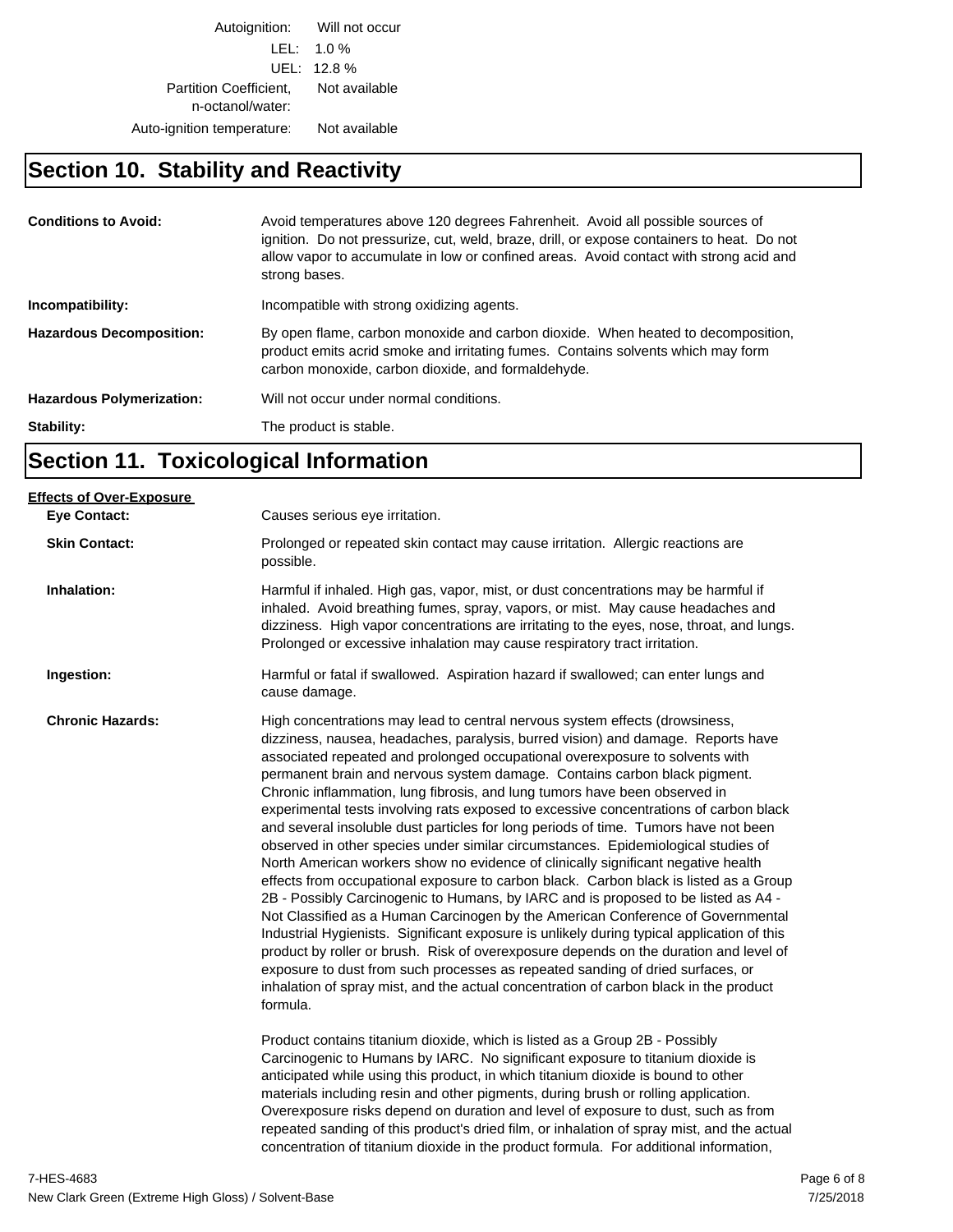refer to IARC Monograph, Volume 93, 2010. **Primary Routes of Entry:** Eye contact, ingestion, inhalation, absorption through the skin, skin contact.

Acute Toxicity Values: **Acute effects of this product have not been tested.** Available data on individual components, if any, will be listed below.

## **Section 12. Ecological Information**

**Ecological Information:** Product is a mixture of listed components.

## **Section 13. Disposal Information**

### **Disposal Considerations:** The generation of waste should be avoided or minimized wherever possible. Disposal of this product, solutions, and any by-products should at all times comply with relevant environmental protection regulations and waste disposal regulations, in addition to any local or regional restrictions which may be in effect. Surplus and non-recyclable products should be disposed of via a licensed waste disposal contractor. Waste should not be disposed of untreated to the sewer unless fully compliant with the requirements of all authorities with jurisdiction. Waste packaging should be recycled whenever possible. Incineration or landfill should only be considered when recycling is not feasible. Take care when handling empty containers as they may retain some residual product. Vapor from residue may create a flammable or explosive atmosphere within the used container. Do not expose empty containers to heat or sparks, and do not weld, cut, or grind used containers unless they have been thoroughly cleaned. Avoid contact of spilled material with soil, waterways, drains, and sewer systems.

## **Section 14. Transport Information**

|                          | Domestic (US DOT) | <b>International (IMDG)</b> | Air (IATA) | Canada (TDG) |
|--------------------------|-------------------|-----------------------------|------------|--------------|
| <b>UN Number:</b>        | 1263              | 1263                        | 1263       | 1263         |
| <b>UN Shipping Name:</b> | Paint             | Paint                       | Paint      | Paint        |
| <b>Hazard Class:</b>     | 3                 | 3                           | 3          | 3            |
| <b>Packing Group:</b>    | Ш                 | Ш                           |            |              |
| <b>Limited Quantity:</b> | Yes               | Yes                         | Yes        | Yes          |

**Special Considerations:** The presence of a shipping description for a particular mode of transport does not indicate that the product is packaged suitably for that mode of transport. All packaging should be reviewed for suitability prior to shipment, so that compliance with applicable regulations can be ensured. Compliance with all applicable regulations is the sole responsibility of the person offering the product for transport. Persons loading and unloading dangerous goods should be trained in all the risks associated with the substances at hand, and on all actions to be taken in case of an emergency situation.

## **Section 15. Regulatory Information**

| <b>U.S. Federal Regulations</b><br><b>CERCLA - SARA Hazard</b><br>Category: | This product has been reviewed according to the EPA hazard categories promulgated by<br>Sections 311 and 312 of the Superfund Amendment and Reauthorization Act of 1986,<br>known as SARA Title III, and is considered to meet the following categories under<br>applicable conditions: |
|-----------------------------------------------------------------------------|-----------------------------------------------------------------------------------------------------------------------------------------------------------------------------------------------------------------------------------------------------------------------------------------|
| <b>SARA Section 313:</b>                                                    | Fire Hazard, Acute Health Hazard, Chronic Health Hazard<br>This product contains the following substances subject to the reporting requirements of                                                                                                                                      |
|                                                                             | Section 313 of Title III of the Superfund Amendment and Reauthorization Act of 1986 as<br>well as 40 CFR Section 372:                                                                                                                                                                   |